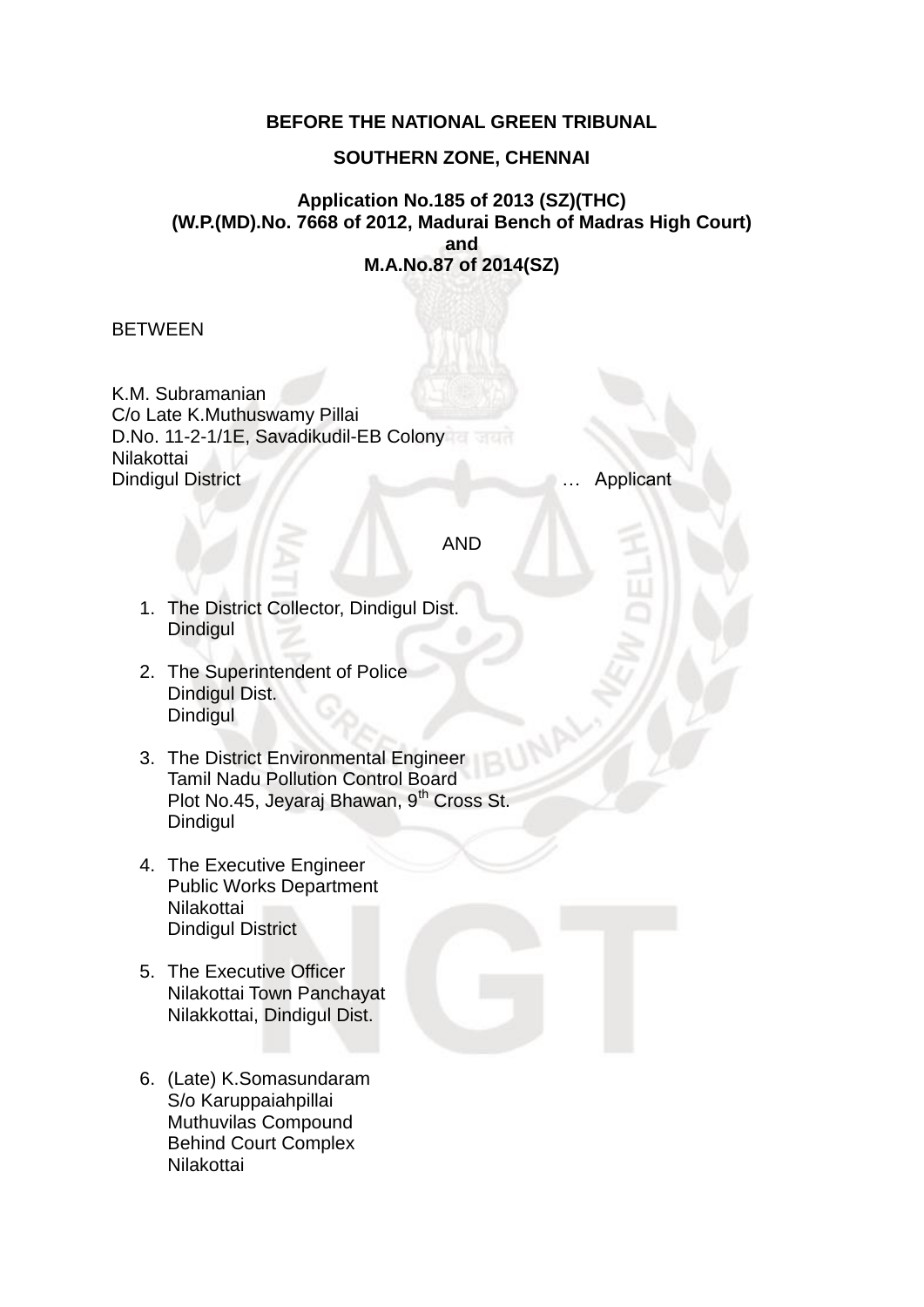- 7. Smt. Sivabackiyam W/o Late Somasundaram Pillai Door NO.12/8/17, Katcherry Street Muthuvilas Compound, Nilakottai Dindigul Dist.
- 8. Mr. S.Amuthavel S/o Late Somasundaram Pillai D.No. 12/8/17, Katcherry Street Muthuvilas Compound, Nilakottai Dindigul Dist. … Respondents

Legal Practitioners for Appellant(s) M/s. Ajmal Associates

Legal Practitioners for Respondents M/s. M.K. Subramanian and M.R. Gokul Krishnan for R-1 and R-2 Smt. Rita Chandrasekar, for R-3 M/s. Abdul Saleem, S. Saravanan and Vidhyalakshmi for R-4 and R-5 Shri K. Thilageswaran for proposed Respondents 7 and 8

#### **QUORUM:**

# **HON'BLE JUSTICE DR.P.JYOTHIMANI, JUDICIAL MEMBER HON'BLE PROF.DR.R.NAGENDRAN, EXPERT MEMBER**

| <b>Judgement</b> | dated $18^{th}$ May 2015 |  |
|------------------|--------------------------|--|
|                  |                          |  |

**M.A. No.87 of 2014** 

1. This application is filed for impleadiment of the legal representatives of the deceased 6th respondent who is the owner of the Marriage Hall as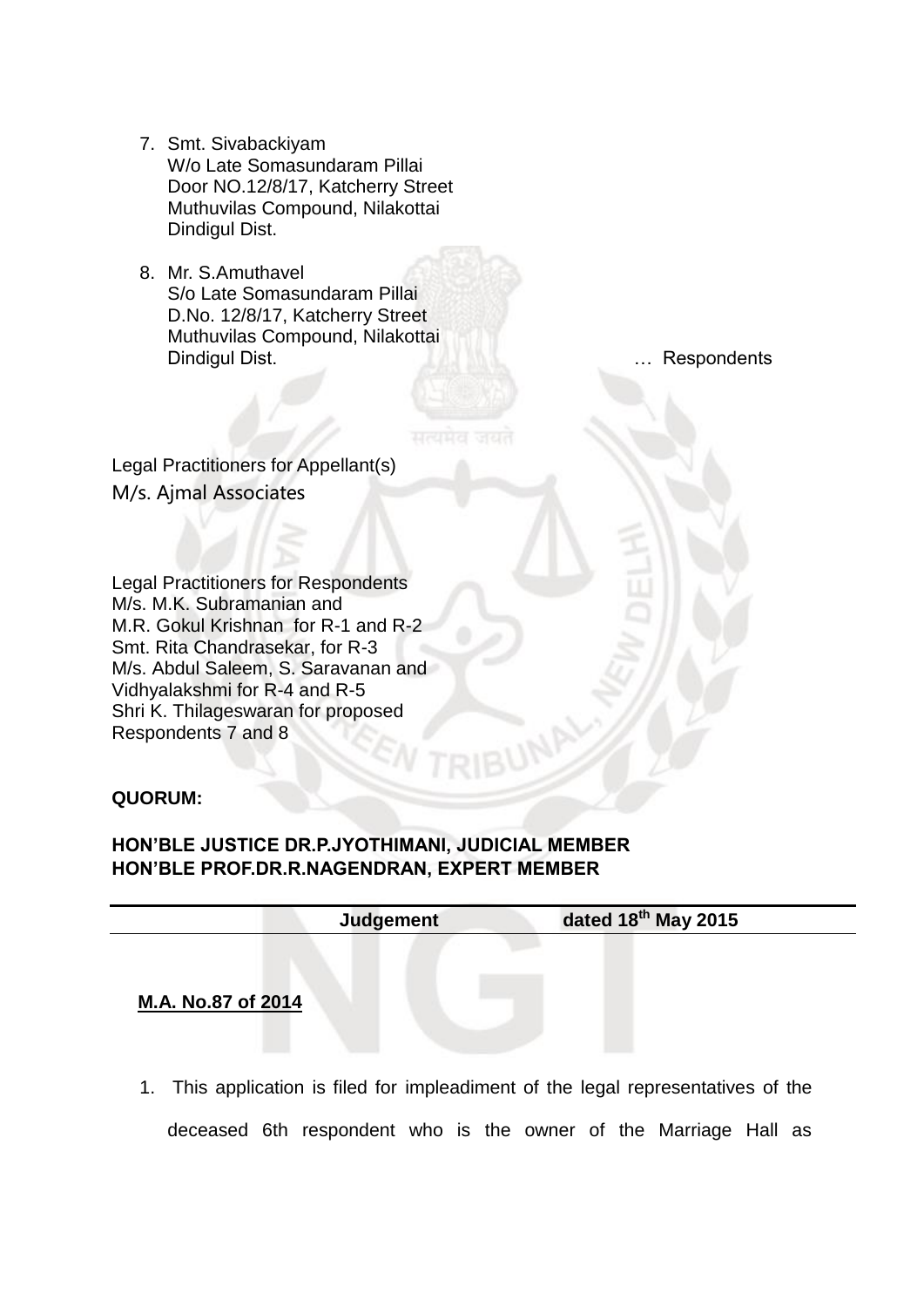respondent no. 7 and 8. This is not opposed and hence the application stands ordered.

- 2. The Registry is directed to make necessary amendments in this regard.
- **3.** This application stands disposed of.

#### **Application No. 185 of 2013 (SZ) (THC)**

- 1. In this application, we have heard the learned counsel appearing for the applicant as well as respondents including the present owner of the Marriage Hall namely  $7<sup>th</sup>$  and  $8<sup>th</sup>$  respondents who are the legal representatives of  $6<sup>th</sup>$ respondent.
- 2. This application is filed for a direction against the respondents 1 to 5 to forbear 6<sup>th</sup> respondent and the subsequent owners from running Somasundharam Siva Packiyam Marriage Hall at door no. 11-2-1A and 11-2-1B, Ward No.11, Nilakottai Town Panchayat Dindugal District without obtaining necessary permission and clearance from the authorities under the Tamil Nadu District Municipalities Act, 1920, Water (Prevention & Control of Pollution) Act, 1974 and Air (Prevention & Control of Pollution) Act, 1981 and also to prevent noise pollution under Noise Pollution (Regulation & Control) Rules, 2000.
- 3. It is now admitted that after filing of the application, the Marriage Hall has been closed. The learned counsel appearing for the owners of the Marriage Hall would submit that the Marriage Hall will not be opened until due permissions are obtained from the authorities competent including under Water(Prevention & Control of Pollution) Act, 1974 and Air (Prevention & Control of Pollution) Act,